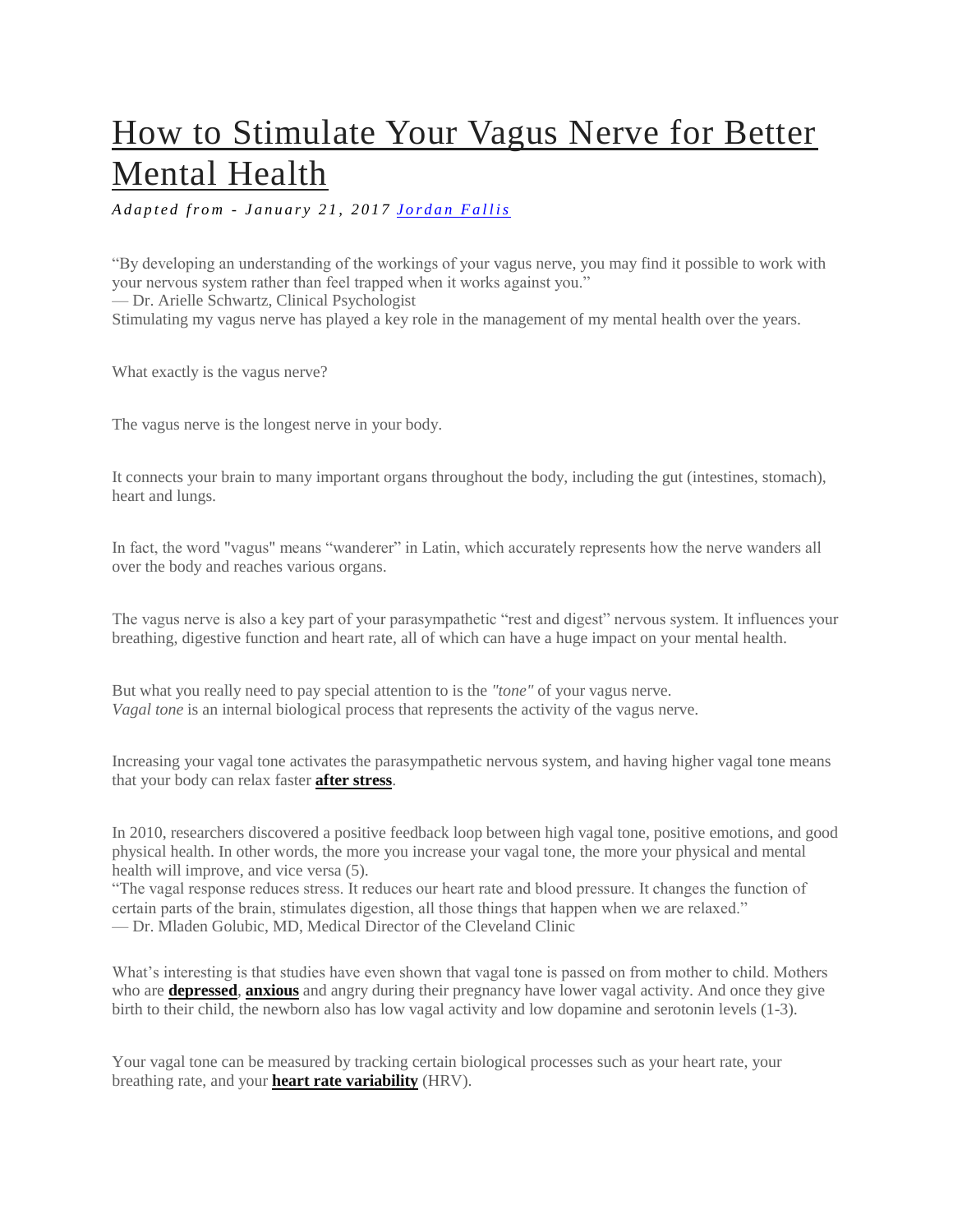When your heart rate variability (HRV) is high, your vagal tone is also high. They are correlated with each other (53-55).

If you're vagal tone is low, don't worry - you can take steps to increase it by stimulating your vagus nerve. This will allow you to more effectively respond to the emotional and physiological symptoms of your brain and mental illness.

For people with treatment-resistant depression, the FDA has even approved a surgically-implanted device that periodically stimulates the vagus nerve. (6-9).

But you don't need to go down that route.

You can enjoy the benefits of vagus nerve stimulation naturally by following these steps.

#### **1. Cold Exposure**

Acute cold exposure has been shown to activate the vagus nerve and activate cholinergic neurons through vagus nerve pathways (10).

Researchers have also found that exposing yourself to cold on a regular basis can lower your sympathetic "fight or flight" response and increase parasympathetic activity through the vagus nerve (11).

I often take cold showers and go outside in cold temperatures with minimal clothing.

Try finishing your next shower with at least 30 seconds of cold water and see how you feel. Then work your way up to longer periods of time.

You can also ease yourself into it by simply sticking your face in ice-cold water.

#### **2. Deep and Slow Breathing**

Deep and slow breathing is another way to stimulate your vagus nerve.

It's been shown to reduce **[anxiety](http://www.optimallivingdynamics.com/blog/do-you-have-chronic-stress-and-anxiety-these-two-minerals-might-be-the-cause)** and increase the parasympathetic system by activating the vagus nerve (51- 52).

Most people take about 10 to 14 breaths each minute. Taking about 6 breaths over the course of a minute is a great way to relieve **[stress](http://www.optimallivingdynamics.com/blog/20-proven-ways-to-effectively-lower-your-stress-hormone-reduce-counteract-manage-cortisol-decrease-levels-for-brain-mental-health-anxiety-depression-cognitive-function-foods-nutrients-herbs-supplements-adaptogens-adrenals-naturally-tips)**. You should breathe in deeply from your diaphragm. When you do this, your stomach should expand outward. Your exhale should be long and slow. This is key to stimulating the vagus nerve and reaching a state of relaxation.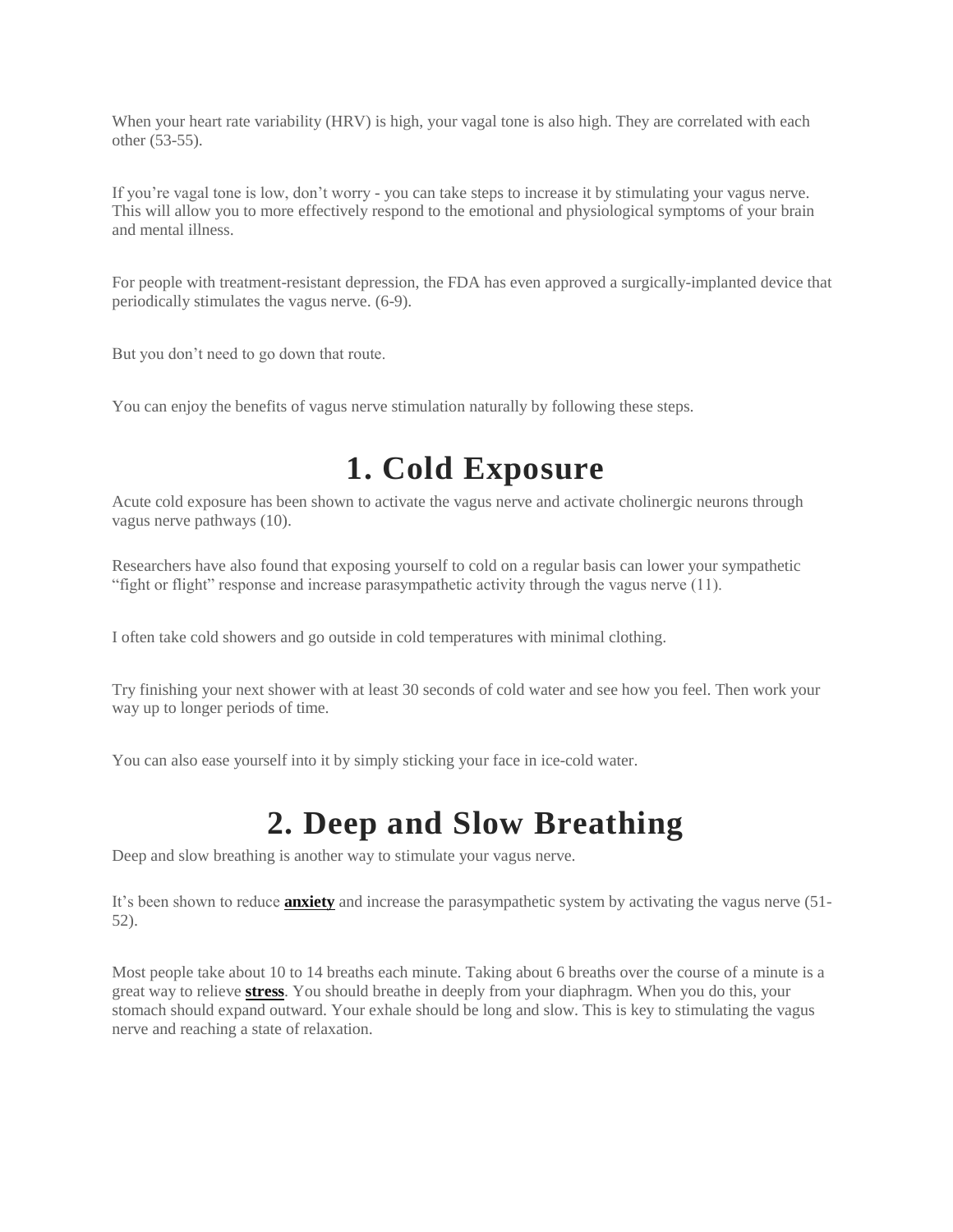# **3. Singing, Humming, Chanting and Gargling**

The vagus nerve is connected to your vocal cords and the muscles at the back of your throat.

Singing, humming, chanting and gargling can activate these muscles and stimulate your vagus nerve.

And this has been shown to increase heart-rate variability and vagal tone (12).

I often gargle water before swallowing it. This is discussed more in Dr. Datis Kharrazian's book, *[Why Isn't](http://geni.us/Pnl6uO)  [My Brain Working?](http://geni.us/Pnl6uO)*

#### **4. Probiotics**

It's becoming increasingly clear to researchers that **[gut bacteria](http://www.optimallivingdynamics.com/blog/5-ways-to-increase-your-good-bacteria-for-a-more-resilient-brain)** improve brain function by affecting the vagus nerve (27).

In one study, animals were given the probiotic **[Lactobacillus Rhamnosus](http://geni.us/J2UWX)**, and researchers found positive changes to the GABA receptors in their brain, a reduction in **[stress hormones](http://www.optimallivingdynamics.com/blog/20-proven-ways-to-effectively-lower-your-stress-hormone-reduce-counteract-manage-cortisol-decrease-levels-for-brain-mental-health-anxiety-depression-cognitive-function-foods-nutrients-herbs-supplements-adaptogens-adrenals-naturally-tips)**, and less depression and anxiety-like behaviour.

The researchers also concluded that these beneficial changes between the gut and the brain were facilitated by the vagus nerve. When the vagus nerve was removed in other mice, the addition of **[Lactobacillus](http://geni.us/J2UWX)  [Rhamnosus](http://geni.us/J2UWX)** to their digestive systems failed to reduce anxiety, stress, and improve mood (25).

Another study found that the probiotic **[Bifidobacterium Longum](http://geni.us/J2UWX)** normalized anxiety-like behavior in mice by acting through the vagus nerve (26).

### **5. Meditation**

Meditation is my favourite relaxation technique and it can stimulate the vagus nerve and increase vagal tone.

Research shows that meditation increases vagal tone and positive emotions, and promotes feelings of goodwill towards yourself (22, 23). Another study found that meditation reduces sympathetic "fight or flight" activity and increases vagal modulation (21).

### **6. Omega-3 Fatty Acids**

**[Omega-3 fatty acids](https://www.onnit.com/krill-oil/?a_aid=5748574f3bcc5)** are essential fats that your body cannot produce itself. They are found primarily in fish and are necessary for the normal electrical functioning of your brain and nervous system.

They often appear in most of my posts because they are **[so critical for brain and mental health](http://www.optimallivingdynamics.com/blog/3-important-nutrients-that-will-actually-support-your-brain)** and affect so many aspects of wellness. They've been shown to help people **[overcome addiction](http://www.optimallivingdynamics.com/blog/9-nutrients-proven-to-help-you-overcome-addiction-and-withdrawal-nutrition-recovery-vitamins-minerals-amino-acid-symptoms-supplements-diet-substance-drug-abuse-syndrome-cravings-opiate-alcoholism-food)**, repair a **["leaky brain"](http://www.optimallivingdynamics.com/blog/how-to-repair-a-leaky-blood-brain-barrier-ways-heal-fix-supplements-mental-health-neuroinflammation-treatments-causes-gaba-injury-hyperpermeability)**, and even reverse **[cognitive decline](http://www.optimallivingdynamics.com/blog/how-to-reverse-cognitive-decline-and-dementia-19-ways-alzheimers-disease-memory-loss-mild-impairment-prevention-treatment-natural-therapies-diet-foods-supplements-dale-bredesen-protocol-ucla-aging-program-symptoms)**.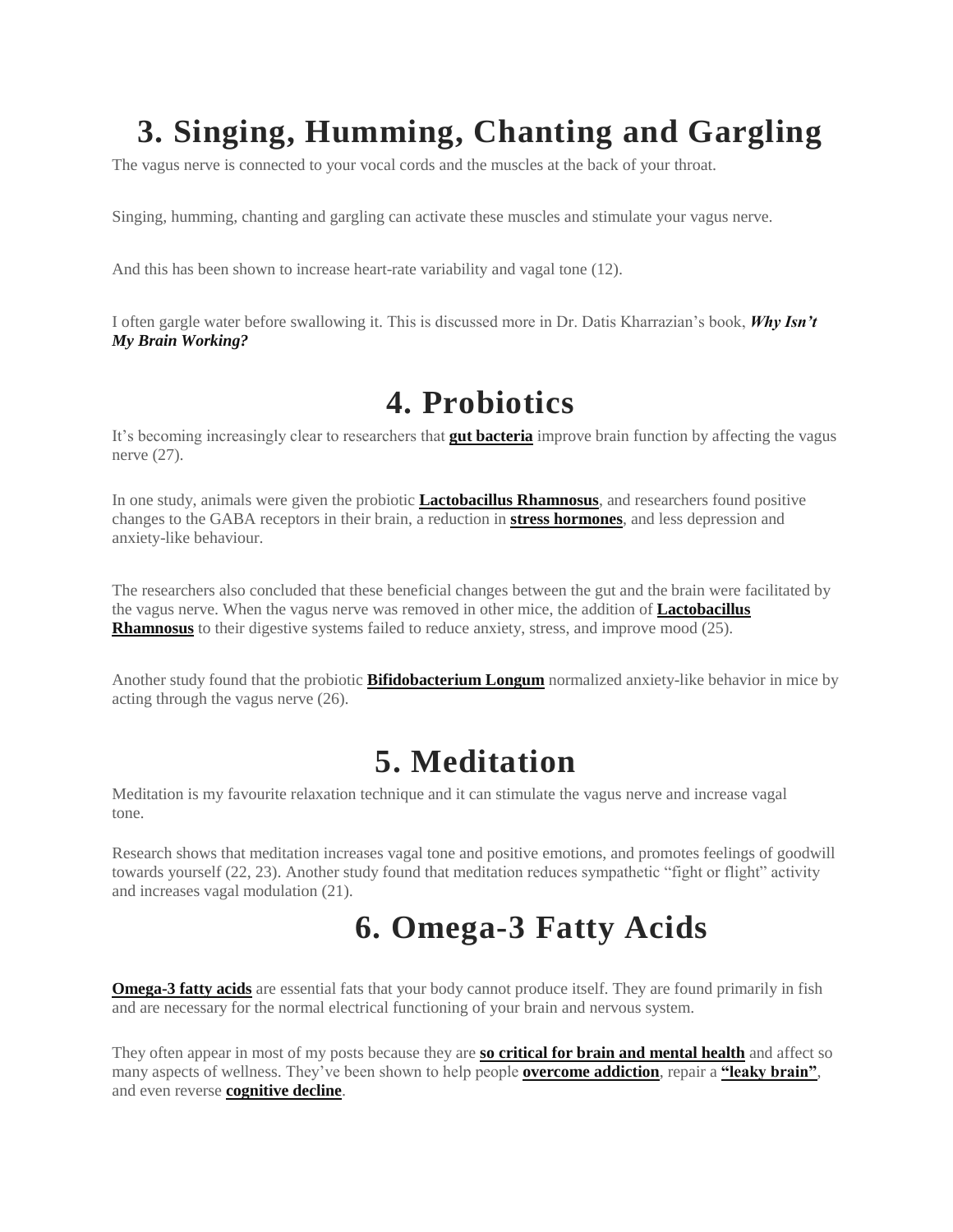But researchers have also discovered that **[omega-3 fatty acids](https://www.onnit.com/krill-oil/?a_aid=5748574f3bcc5)** increase vagal tone and vagal activity (35-37, 40). Studies shown that they reduce heart rate and increase heart rate variability, which means they likely stimulate the vagus nerve (34, 38, 39).

And high fish consumption is also associated with "enhanced vagal activity and parasympathetic predominance" (35).

### **7. Exercise**

I've already discussed how exercise increases **[your brain's growth hormone](http://www.optimallivingdynamics.com/blog/21-proven-ways-to-increase-your-brains-growth-hormone)**, supports your **[brain's](http://www.optimallivingdynamics.com/blog/how-to-support-your-mitochondria-for-better-brain-health-mental-boost-increase-optimize-restore-repair-function-depression-fatigue-energy-foods-supplements-naturally-biogenesis)  [mitochondria](http://www.optimallivingdynamics.com/blog/how-to-support-your-mitochondria-for-better-brain-health-mental-boost-increase-optimize-restore-repair-function-depression-fatigue-energy-foods-supplements-naturally-biogenesis)**, and helps **[reverse cognitive decline](http://www.optimallivingdynamics.com/blog/how-to-reverse-cognitive-decline-and-dementia-19-ways-alzheimers-disease-memory-loss-mild-impairment-prevention-treatment-natural-therapies-diet-foods-supplements-dale-bredesen-protocol-ucla-aging-program-symptoms)**.

But it's also been shown to stimulate the vagus nerve, which may explain its beneficial brain and mental health effects (28).

**Many [brain health experts](http://www.optimallivingdynamics.com/blog/30-experts-share-their-best-advice-for-brain-health)** recommend exercise as their number one piece of advice for optimal brain health.

This is my exercise routine:

- Lift heavy weights 1-4 times per week
- High-intensity interval sprinting 1-2 times per week
- Walk as much as I can (ideally 30-60 minutes every day)

Walking, weightlifting and sprinting are the best forms of exercise, but you should choose a sport or exercise routine that you enjoy, so that you will stick with it consistently.

#### **8. Massage**

Research shows that massages can stimulate the vagus nerve, and increase vagal activity and vagal tone (31- 32).

The vagus nerve can also be stimulated by massaging several specific areas of the body.Foot massages (reflexology) have been shown to increase vagal modulation and heart rate variability, and decrease the "fight or flight" sympathetic response (29). Massaging the carotid sinus, an area located near the right side of your throat, can also stimulate the vagus nerve to reduce seizures (30).

I personally get a massage from a registered massage therapist every couple of months.

# **9. Socializing and Laughing**

I've already discussed how socializing and laughing can reduce **[your body's main stress hormone](http://www.optimallivingdynamics.com/blog/20-proven-ways-to-effectively-lower-your-stress-hormone-reduce-counteract-manage-cortisol-decrease-levels-for-brain-mental-health-anxiety-depression-cognitive-function-foods-nutrients-herbs-supplements-adaptogens-adrenals-naturally-tips)**.

And now I've now that they are likely doing this by stimulating the vagus nerve.